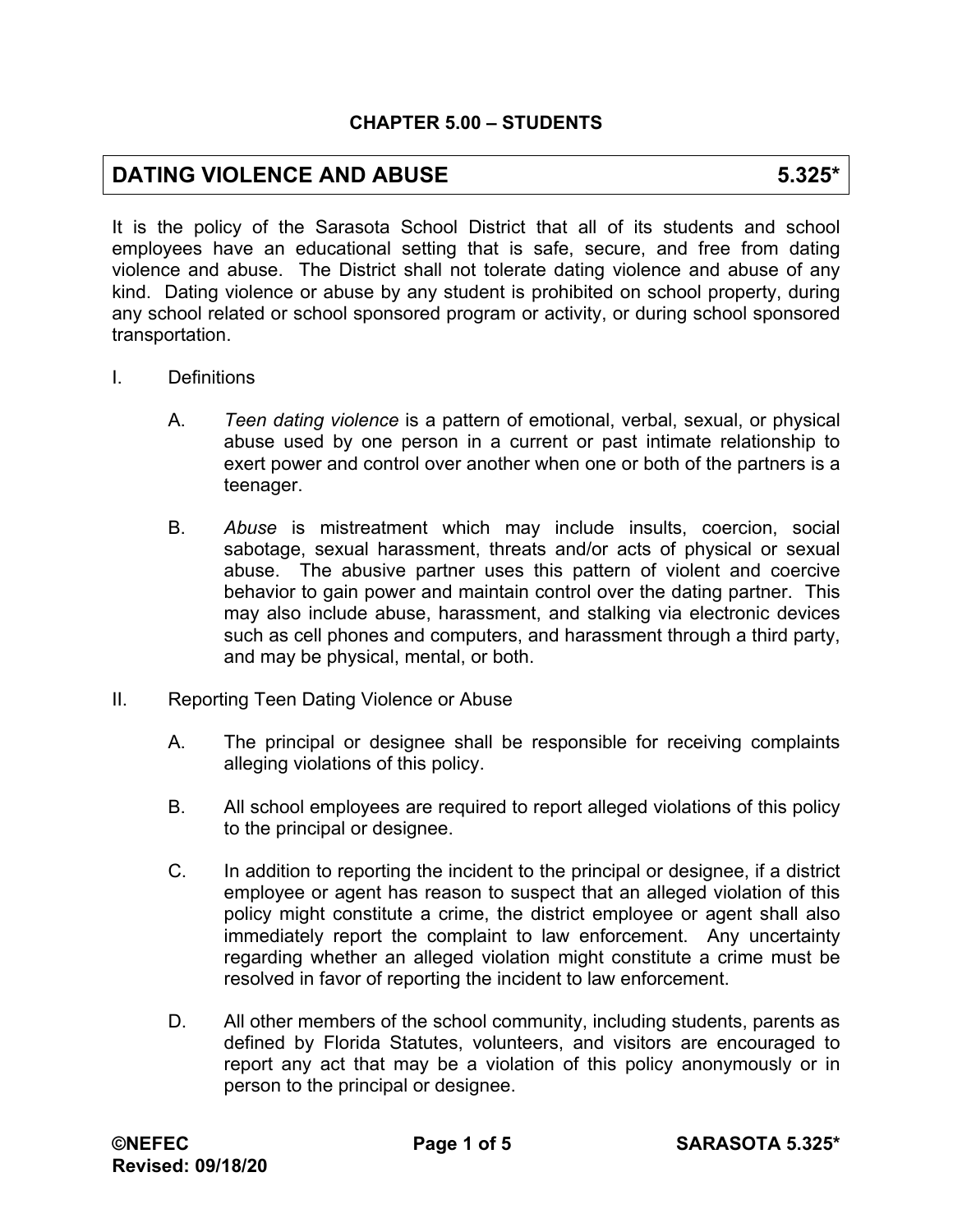- E. In cases involving an alleged perpetrator who is of adult age and an alleged teen victim, certain suspicions of abuse must be reported to the Florida Abuse Hotline (1-800-962-2873) or local law enforcement pursuant to Section 39.201, Florida Statutes.
- F. The principal shall establish and prominently publicize to students, staff, volunteers, and parents how a report of dating violence and abuse may be filed either in person or anonymously and how this report will be acted upon.
- G. The victim of teen dating violence or abuse, anyone who witnesses an act of dating violence or abuse, and anyone who has credible information that an act of dating violence and abuse has taken place may file a report of dating violence and abuse.
- H. Submission of a good faith complaint or report of teen dating violence or abuse will not affect the complainant or reporter's future employment, grades, learning or working environment, or work assignments. Appropriate remedial action will be pursued for persons found to have wrongfully and intentionally accused another of an act of dating violence or abuse.
- I. Any written or oral report of an act of dating violence and abuse shall be considered an official means of reporting such act(s). Reports may be made anonymously, but formal disciplinary action may not be based solely on the basis of an anonymous report.
- J. Incidents of teen dating violence and abuse shall be filed within ten (10) school days of the alleged incident or having knowledge of the incident.
- III. Investigations
	- A. The principal or designee shall select a staff member employed at the school and trained in investigative procedures to initiate the investigation. The staff member may not be the accused perpetrator or victim.
	- B. Documented interviews of the victim, alleged perpetrator and witnesses shall be conducted privately and separately. All interviews are confidential. Each individual (victim, alleged perpetrator and witnesses) will be interviewed separately and at no time will the alleged perpetrator and victim be interviewed together.
	- C. The investigative process shall be completed within ten (10) school days from the time the report is filed.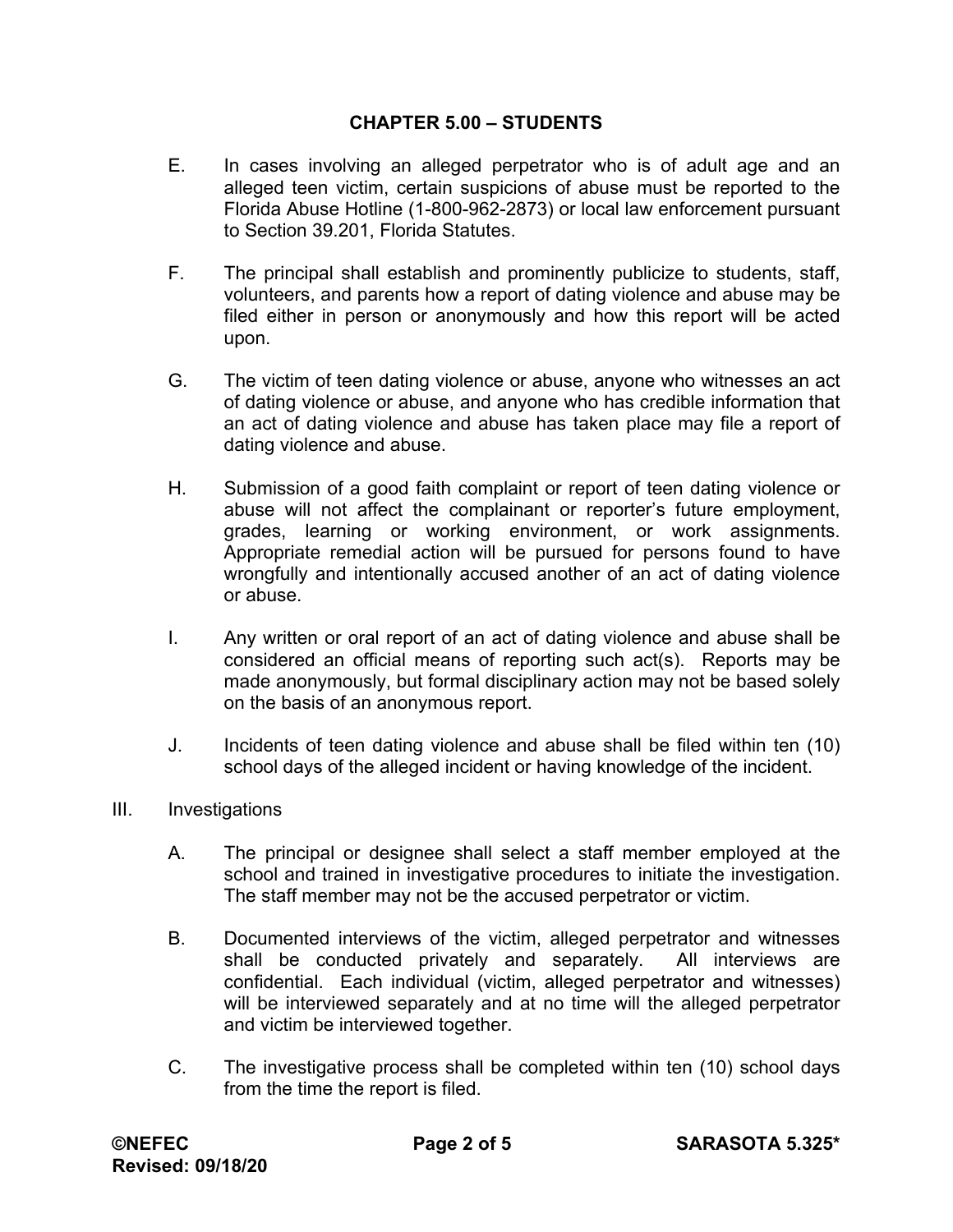- D. The highest level of confidentiality possible will be upheld regarding the submission of a complaint or a report of teen dating violence and/or abuse and the investigative procedures that follow. School employees shall refrain from sharing confidential student information with other school employees, students, or community members, unless disclosure is required by law or is necessary to protect the student's safety. Any notification made must be consistent with the student' privacy rights under the applicable provisions of the Family Educational Rights and Privacy Act of 1974 (FERPA).
- E. If it is determined that inappropriate behavior(s) has occurred, the investigator will make recommendations for disciplinary action to the principal or Superintendent.
- IV. Discipline
	- A. Immediate action shall be taken to eliminate the behavior.
	- B. Disciplinary action shall be taken based on the circumstances of the behavior(s).
	- C. Discipline shall be consistent with the provisions of the *Code of Student Conduct*.
	- D. If a crime has been committed, the appropriate law enforcement agency shall be immediately notified.
- V. Restraining Orders
	- A. If an order of protection has been issued, the student or his/her parent(s) should inform the school immediately.
	- B. The investigator will contact the abuser and his/her parent(s) to initiate a contract to stay away from the victim, consistent with the terms of the order, with penalties for known violations of the contract.
	- C. The principal or district administrator will notify law enforcement immediately if he/she has a reasonable belief that a criminal or civil restraining order has been violated.
	- D. The school resource officer and/or security officer will respond immediately to a report of a violation of a criminal or a civil restraining order.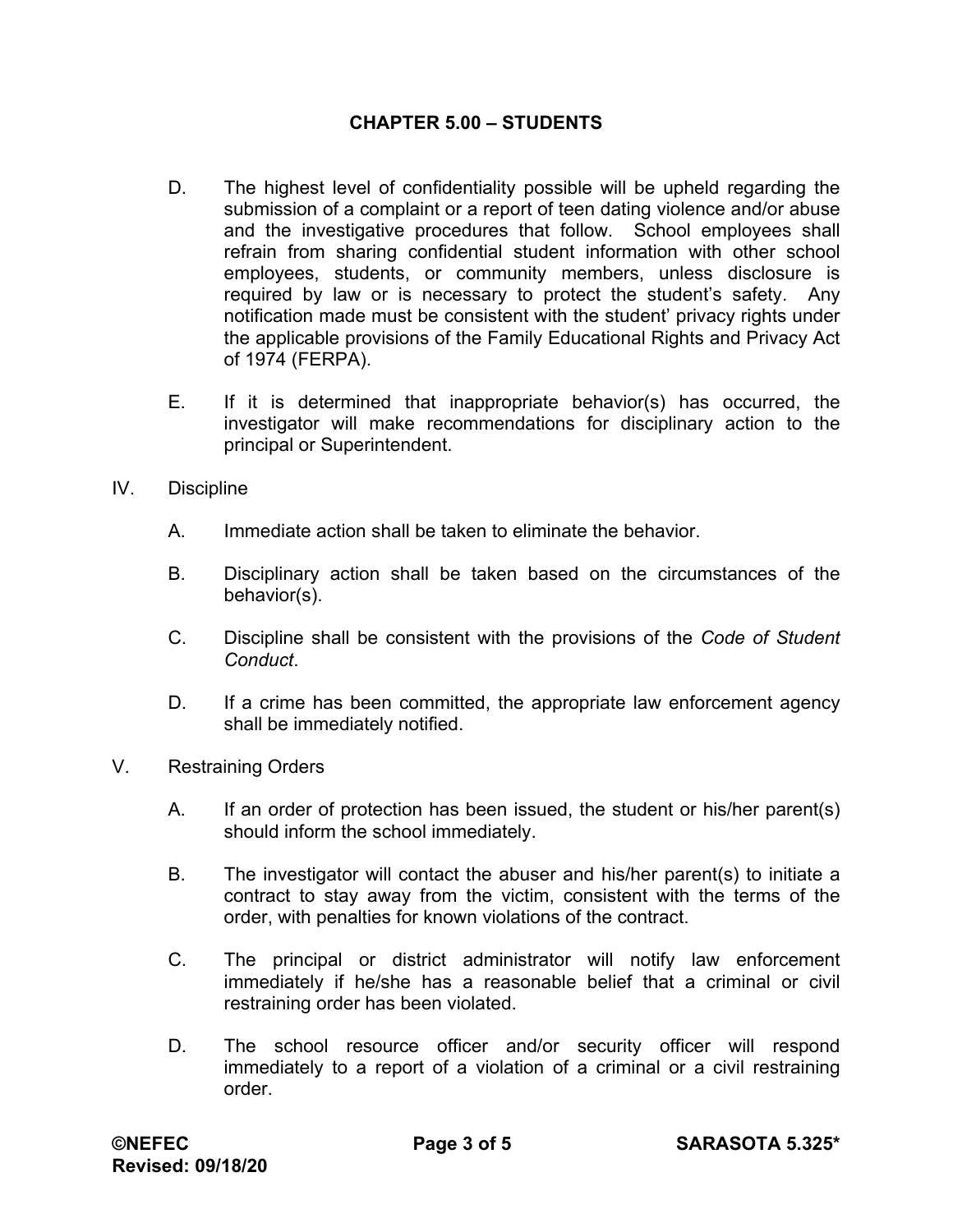VI. Support Services for the Victim

The school shall provide a victim of dating violence and abuse with support services that may include but are not limited to

- A. A contract with the offender to stay away from the victim while on school grounds, on school transportation and during school sponsored programs and events;
- B. Reasonable accommodations, such as class schedule changes;
- C. If needed, the school will assist the student in creating an alternative education plan for the student such as transferring to a different school or the ability to make up school work missed due to dating violence.
- D. Security protection, such as safe egress/regress from school and within the school;
- E. Timely and comprehensive investigation of dating violence and abuse complaints.
- F. Information and assistance in securing intervention which includes assistance and support provided to parents/legal guardians, if deemed necessary and appropriate.
- G. Referrals for outside support and/or counseling.
- VII. Methods of Intervention with the Alleged Perpetrator
	- A. Allow the alleged perpetrator to respond in writing to the allegations.
	- B. Identify and implement interventions that will be taken to prevent further incidents.
	- C. Refer the alleged perpetrator and parents/legal guardians to help and support available at the school and withing the community.
	- D. Address the seriousness of retaliations against the victim for reporting the incident or cooperating with the investigation. Inform the alleged perpetrator that retaliation or threats of retaliations in any form designed to intimidate the victim of dating violence or abuse, those who are witnesses, or those who investigate an incident, shall not be tolerated.